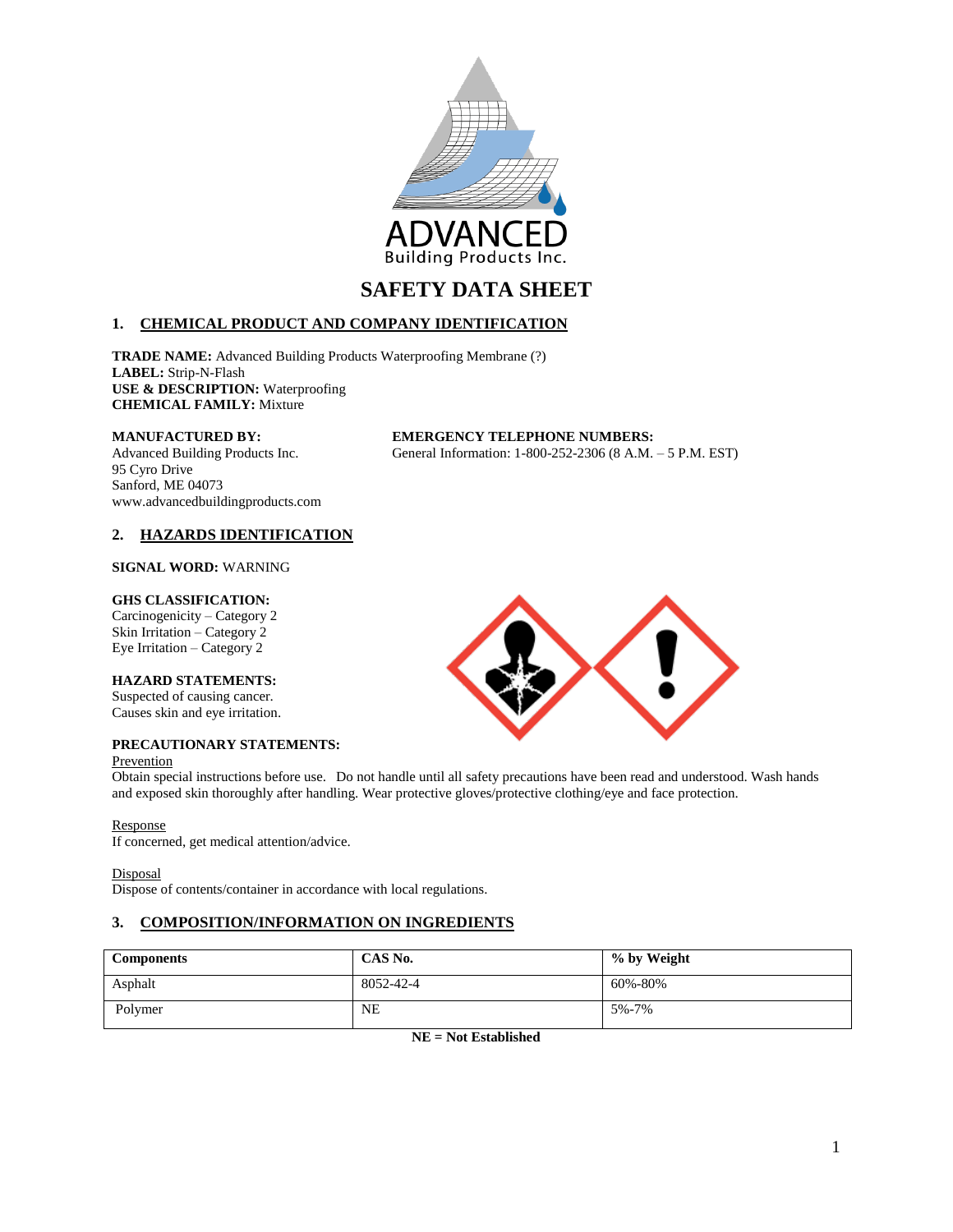

# **4. FIRST-AID MEASURES**

### **EYE CONTACT:**

Immediately flush eyes with plenty of cool, clear water for at least 20 minutes, occasionally lifting the eye lids to ensure thorough rinsing. Seek medical attention if irritation persists or there are any concerns.

### **SKIN CONTACT:**

Clean any exposed skin with warm soapy water if possible. If not, and a waterless hand cleaner is used, it should be without pumice. Do not use solvents or thinners to remove material from skin. Get medical attention if irritation persists or develops.

### **INGESTION:**

If ingested, do not induce vomiting. If vomiting occurs, keep head lower than hips to avoid aspiration of vomit into the lungs which can cause inflammation or pneumonitis. Call poison control center or seek immediate medical attention.

### **INHALATION:**

If inhalation of cured product particles, fumes, vapors, or mist occurs, remove person to fresh air. Drink water to clear throat or blow nose to clear. If not breathing, administer artificial respiration or give oxygen by trained personnel and get immediate medical attention.

# **5. FIRE-FIGHTING MEASURES**

**FLASH POINT:** Not applicable.

#### **LOWER EXPLOSIVE LIMIT:** Not applicable. **UPPER EXPLOSIVE LIMIT:** Not applicable.

**EXTINGUISHING MEDIA:** Dry chemical, CO2, or foam fire extinguishers should be used. Avoid use of straight-stream water.

**SPECIAL FIRE FIGHTING PROCEDURES:** Firefighters should not enter confined spaces without wearing a National Institute for Occupational Safety and Health (NIOSH) approved positive pressure self-contained breathing apparatus (SCBA) with full face mask and full protective equipment. Water may be used to cool containers in a fire-exposed area.

**UNUSUAL FIRE OR EXPLOSION HAZARDS:** When heated, fumes may burn if ignition source is provided. Petroleum asphalt fumes can explode if emitted in an enclosed environment and supplied with an ignition source. Burning product may cause thick black smoke.

### **6. ACCIDENTAL RELEASE MEASURES**

**PRECAUTIONS IF MATERIAL IS SPILLED OR RELEASED:** Pick up large pieces. Do not dry sweep dusts or blow with air in confined area.

**WASTE DISPOSAL METHODS:** Dispose in accordance with applicable Federal, State, and Local regulations. DO NOT burn.

### **7. HANDLING AND STORAGE**

**PRECAUTIONS FOR SAFE HANDLING:** Follow recommended work practices and use recommended personal protective clothing and equipment. See Section 8: Exposure Control/Personal Protection of this SDS.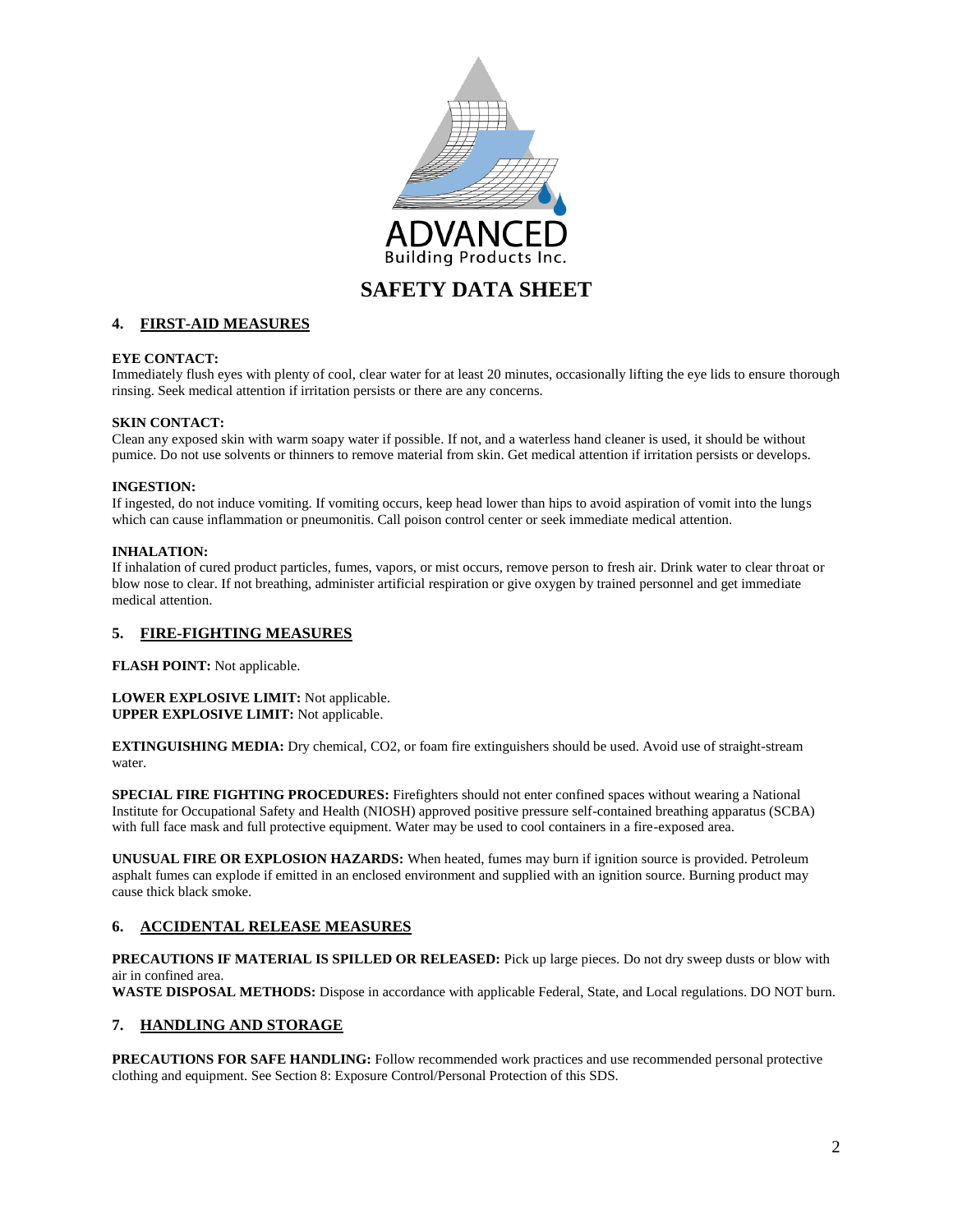

**PRECAUTIONS FOR SAFE STORAGE:** Follow recommended work practices and use recommended personal protective clothing and equipment. See Section 8: Exposure Control/Personal Protection of this SDS.

**STORAGE TEMPERATURE:** Store away from heat and all ignition sources and open flames in accordance with applicable laws and regulations. THIS PRODUCT SHOUL NOT BE HEATED OR BURNED WITH A DIRECT FLAME DEVICE.

### **8. EXPOSURE CONTROLS/PERSONAL PROTECTION**

| <b>Component Exposure Limits:</b> |           |            |             |            |              |          |
|-----------------------------------|-----------|------------|-------------|------------|--------------|----------|
| Components                        | CAS No.   |            | OSHA        |            | <b>ACGIH</b> |          |
| <b>Raw Products</b>               |           | <b>TWA</b> | <b>STEL</b> | <b>TWA</b> | <b>STEL</b>  | Unit     |
| Asphalt                           | 8052-42-4 | NE         | NΕ          | $0.5*$ I   | NE           | $Mg/m^3$ |
| MID - Maa Ibaal Balaal            |           |            |             |            |              |          |

#### **NE = Not Established**

**NOTE:** Due to the form of the product, hazardous exposures from this product are not expected to occur. Gloves must be worn when handling and adequate ventilation must be provided during roofing related activities.

\* Asphalt fume as benzene-soluble inhalable aerosol (Bitumen)

 $I = Inhalable Fraction$ 

**VENTILATION/ENGINEERING MEASURES:** Use only with adequate ventilation to maintain exposures below applicable exposure limits. Local exhaust ventilation and/or enclosure of the process may be required. All equipment must be explosion proof.

**RESPIRATORY PROTECTION:** Normally not needed in well-ventilated areas. If applicable exposure standards are exceeded or can be exceeded, use a NIOSH approved air-purifying respirator. If concentrations are sufficiently high that this respirator is inadequate, or high enough to cause oxygen deficiency, use a positive pressure self-contained breathing apparatus (SCBA). Follow all applicable respirator/ SCBA use, fitting, training standards and regulations.

**SKIN PROTECTION:** Chemical resistant gloves, apron, or other protective clothing needed to prevent skin contact. Must wear leather or heat-resistant gloves, long-sleeve cotton shirt, long pants with no cuffs, and non-skid shoes or boots with 6-inch leather uppers during application and tear off activities.

**EYE/FACE PROTECTION:** Chemical safety goggles with side-shields or face shield must be used if eye contact is possible.

### **9. PHYSICAL AND CHEMICAL PROPERTIES**

| <b>PROPERTY</b>                          | <b>COMPONENT</b>  |
|------------------------------------------|-------------------|
| Color:                                   | <b>Black</b>      |
| <b>Physical State:</b>                   | Solid             |
| <b>Solubility in Water:</b>              | No Data Available |
| <b>Melting Point:</b>                    | $>200^\circ F$    |
| Specific Gravity (water $= 1$ ):         | Variable          |
| Bulk Density $(lb/ft^3)$ :               | No Data Available |
| Odor:                                    | Asphaltic         |
| <b>Percent Volatiles:</b>                | No Data Available |
| pH:                                      | Not Applicable    |
| <b>Oxidizing Properties:</b>             | No Data Available |
| Evaporation Rate (Butyl Acetate = $1$ ): | < 0.1             |
| Vapor Density $(Air = 1)$ :              | Not Applicable    |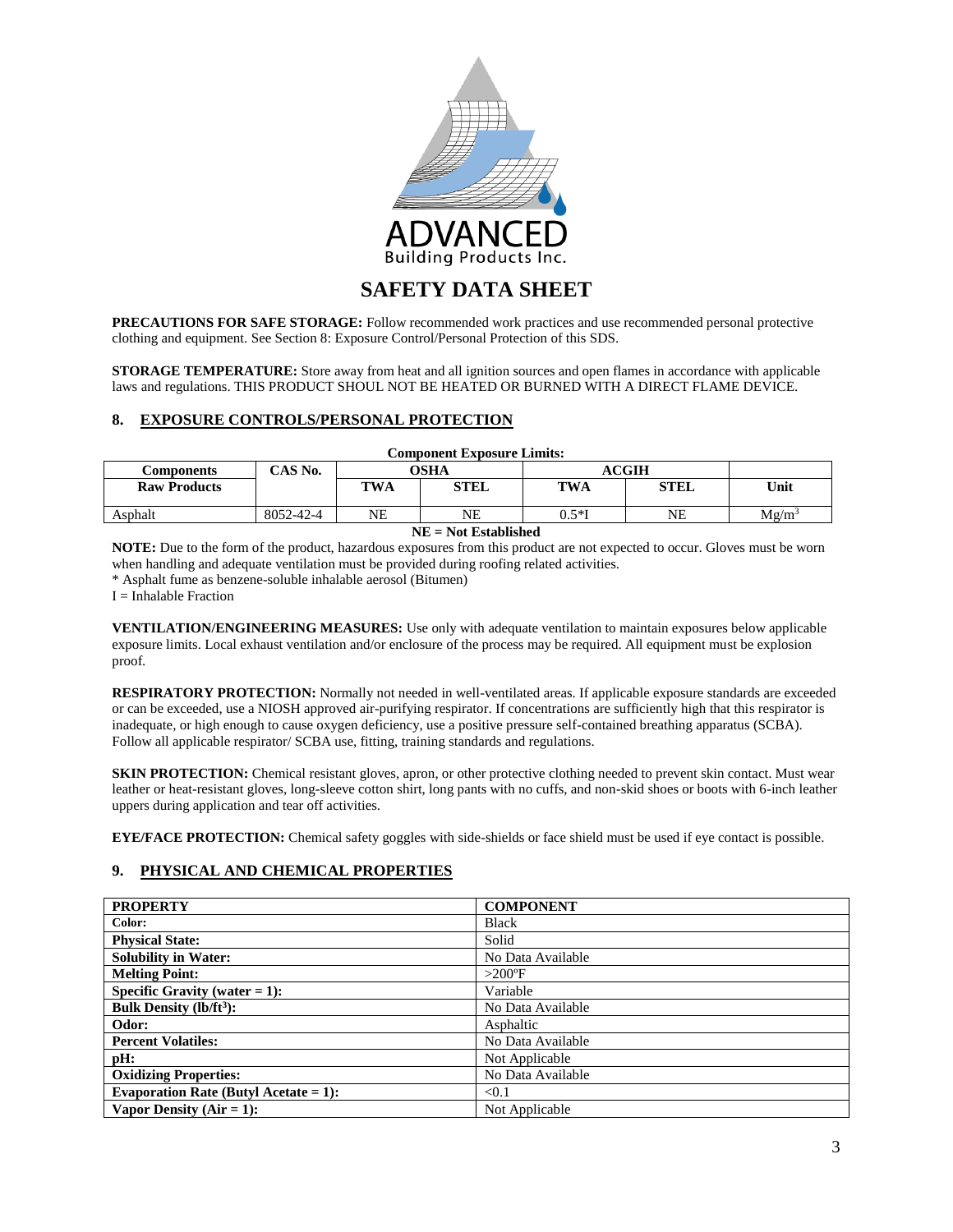

| <b>Boiling Point:</b>             | Not Applicable |
|-----------------------------------|----------------|
| <b>Auto Ignition Temperature:</b> | >860°F         |
| <b>Flash Point:</b>               | Not Applicable |

## **10. STABILITY AND REACTIVITY**

**STABILITY:** Stable

**REACTIVITY:** Reactivity will not occur.

**CONDITIONS TO AVOID:** Keep from heat, sparks, open flame and other sources of ignition. Avoid contact with strong oxidizing agents.

**INCOMPATIBILITY (MATERIALS TO AVOID):** Strong acids or bases, oxidizing agents, and selected amines. **HAZARDOUS REACTION:** Polymerization will not occur.

**HAZARDOUS DECOMPOSITION PRODUCTS:** Carbon monoxide, carbon dioxide, ozone, hydrogen sulfide, oxides of sulfur and various hydrocarbons. These combustion products are not expected unless product is heated or burned.

# **11. TOXICOLOGICAL INFORMATION**

**EYE:** Can cause eye irritation. **SKIN:** Can cause skin irritation. **INHALATION:** Dust may cause upper respiratory irritation. **INGESTION:** May cause harmful effects if swallowed.

### **THE FOLLOWING DATA IS PROVIDED FOR USER INFORMATION**

### **ASPHALT**

**CANCER:** This product contains asphalt. The National Institute for Occupational Safety and Health has concluded that the fumes of heated roofing asphalt are a potential occupational carcinogen. Asphalt may also cause irritation of the respiratory tract. The physical nature of this product may help limit inhalation hazard from asphalt in its hardened state. However, physical forces such as sawing, grinding, drilling and other demolition work on this product may liberate dust containing oxidized asphalt. Burning or heating of the product may cause fumes, vapors or mists.

**ACUTE EFFECTS:** Inhalation of dust fumes, vapors, mist may cause nose, throat, and mucous membrane irritation. Eye contact may cause severe irritation, redness, tearing, and blurred vision. If ingested, may cause mouth, throat and gastrointestinal tract irritation. Ingestion may also cause nausea, vomiting or diarrhea. See Section 8: Exposure Controls/Personal Protection for exposure controls.

**CHRONIC EFFECTS:** In addition to cancer, prolonged or repeated skin contact may result in dryness and irritation of the skin. Long term skin exposure to asphalt can increase sensitivity to the sun, and may cause discoloration. Oxidized asphalt may also cause irritation of the respiratory tract.

### **12. ECOLOGICAL INFORMATION**

**ECOTOXICITY:** No data available. **PERSISTENCE AND DEGRADABILITY:** No data available. **POTENTIAL FOR BIOACCUMULATION:** No data available. **SOIL MOBILITY:** No data available. **OTHER ADVERSE EFFECTS (OZONE, ETC.):** No data available.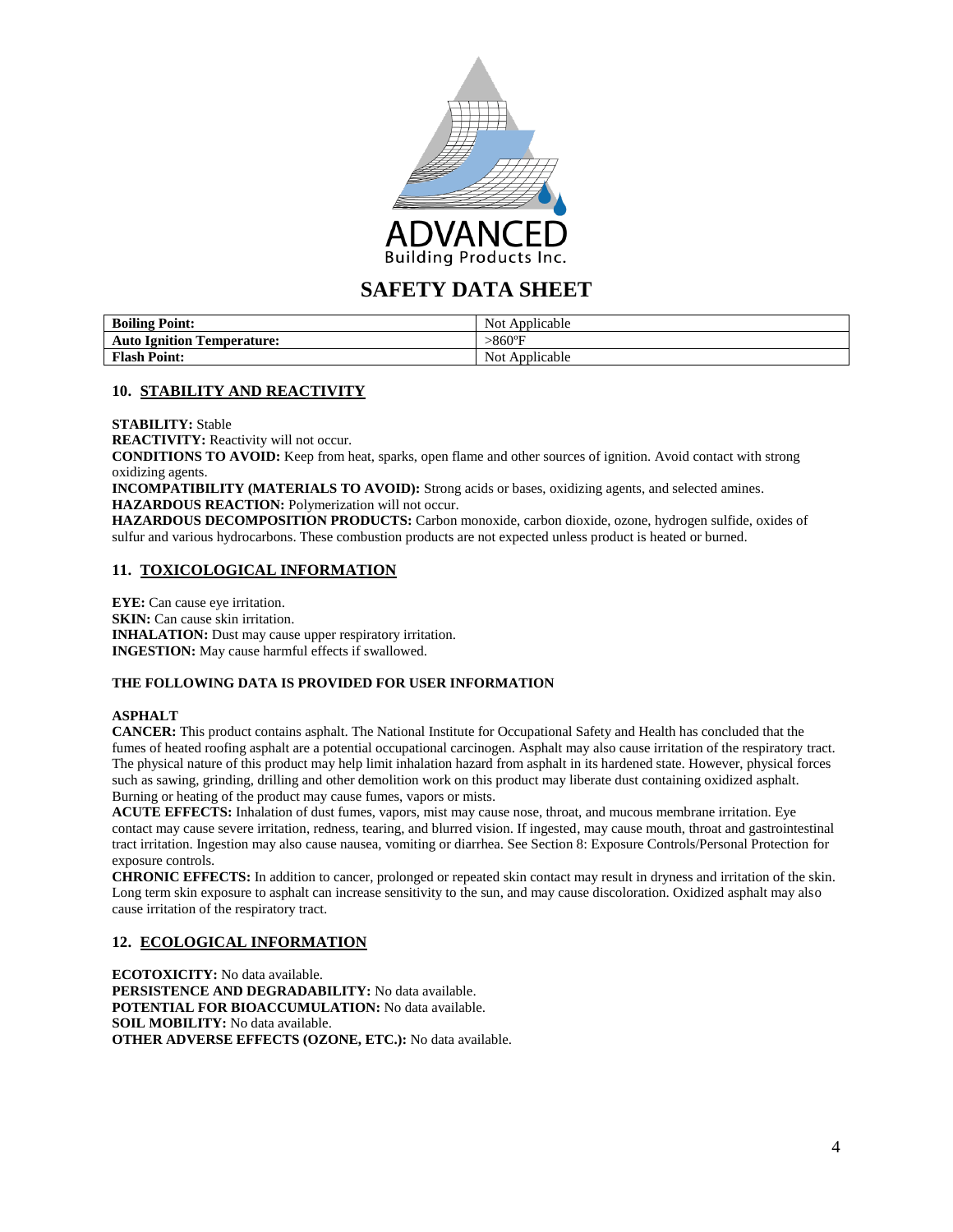

# **13. DISPOSAL CONSIDERATIONS**

This product has not been regulated as a hazardous waste by the USEPA. Dispose in accordance with Federal, State, and Local regulations.

## **14. TRANSPORT INFORMATION**

This product is not regulated as a hazardous material for transport under 49 CFR or for vessel transport under the IMDG Code. **DOT PROPER SHIPPING NAME:** Not Applicable **DOT HAZARD CLASSIFICATION:** Not Applicable **DOT LABELING REQUIREMENT:** Not Applicable **UN/NA NUMBER:** Not Applicable **PACKING GROUP:** Not Applicable **IMDG CODE:** Not Applicable **IMDG SHIPPING NAME:** Not Applicable **IMDG HAZARD CLASS:** Not Applicable **UN/ID NUMBER** Not Applicable **PACKING GROUP NUMBER:** Not Applicable

# **15. REGULATORY INFORMATION**

**TOXIC SUBSTANCES CONTROL ACT (TSCA):** Some components in this product are listed on the TSCA Inventory. **COMPREHENSIVE ENVIRONMENTAL RESPONSE, COMPENSATION AND LIABILITY ACT (CERCLA):** None **SUPERFUND AMENDMENTS AND REAUTHORIZATION ACT OF 1986 (SARA), TITLE III:**

**Section 302, Extremely Hazardous Substances:** None **Section 311/312, Hazard Categories:** Immediate Health; Delayed Health; Fire Hazard **Section 313, Reportable Ingredients:** None **California Proposition 65: WARNING:** This product contains a chemical known to the State of California to cause cancer and

birth defects or other reproductive harm.